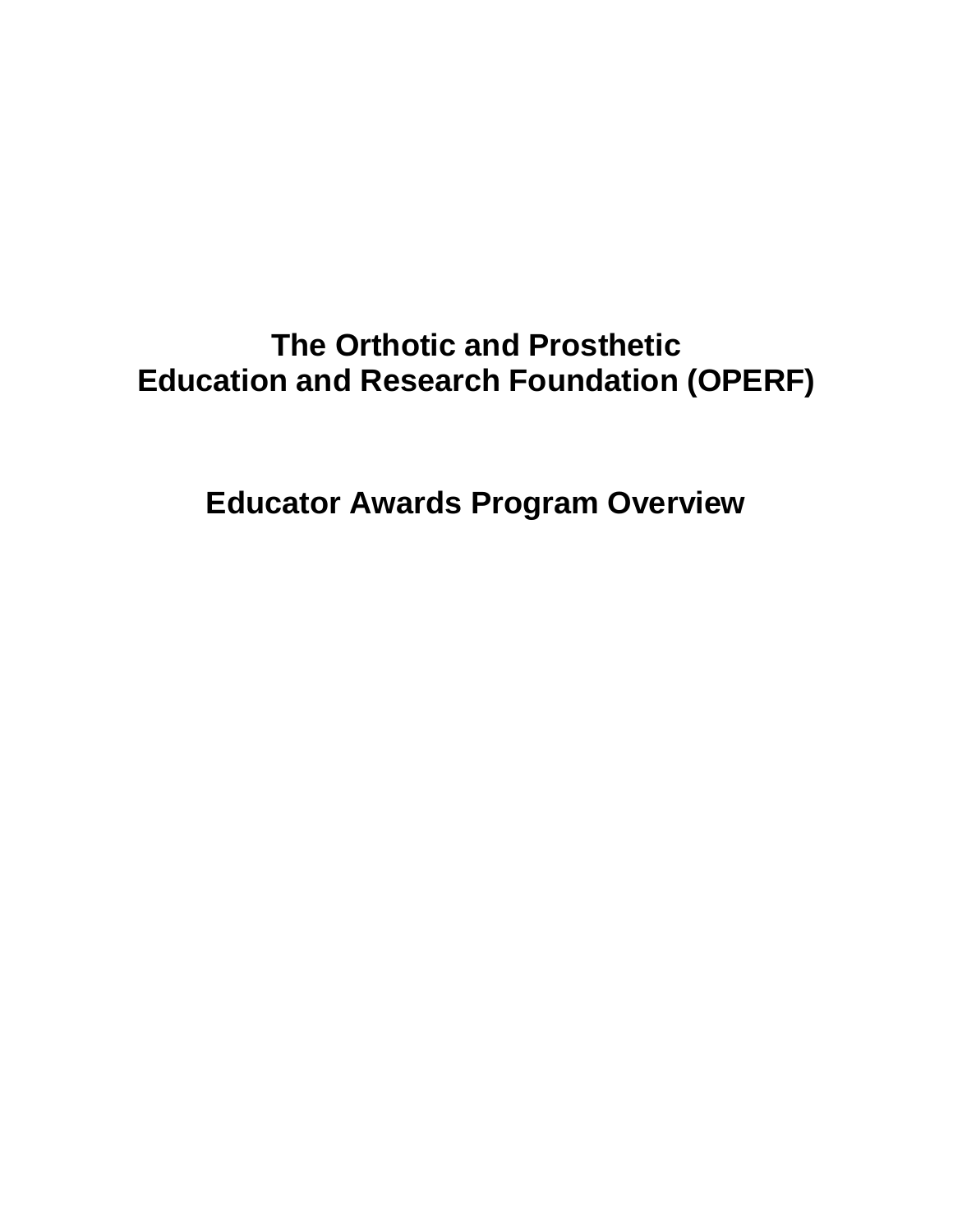#### **TABLE OF CONTENTS**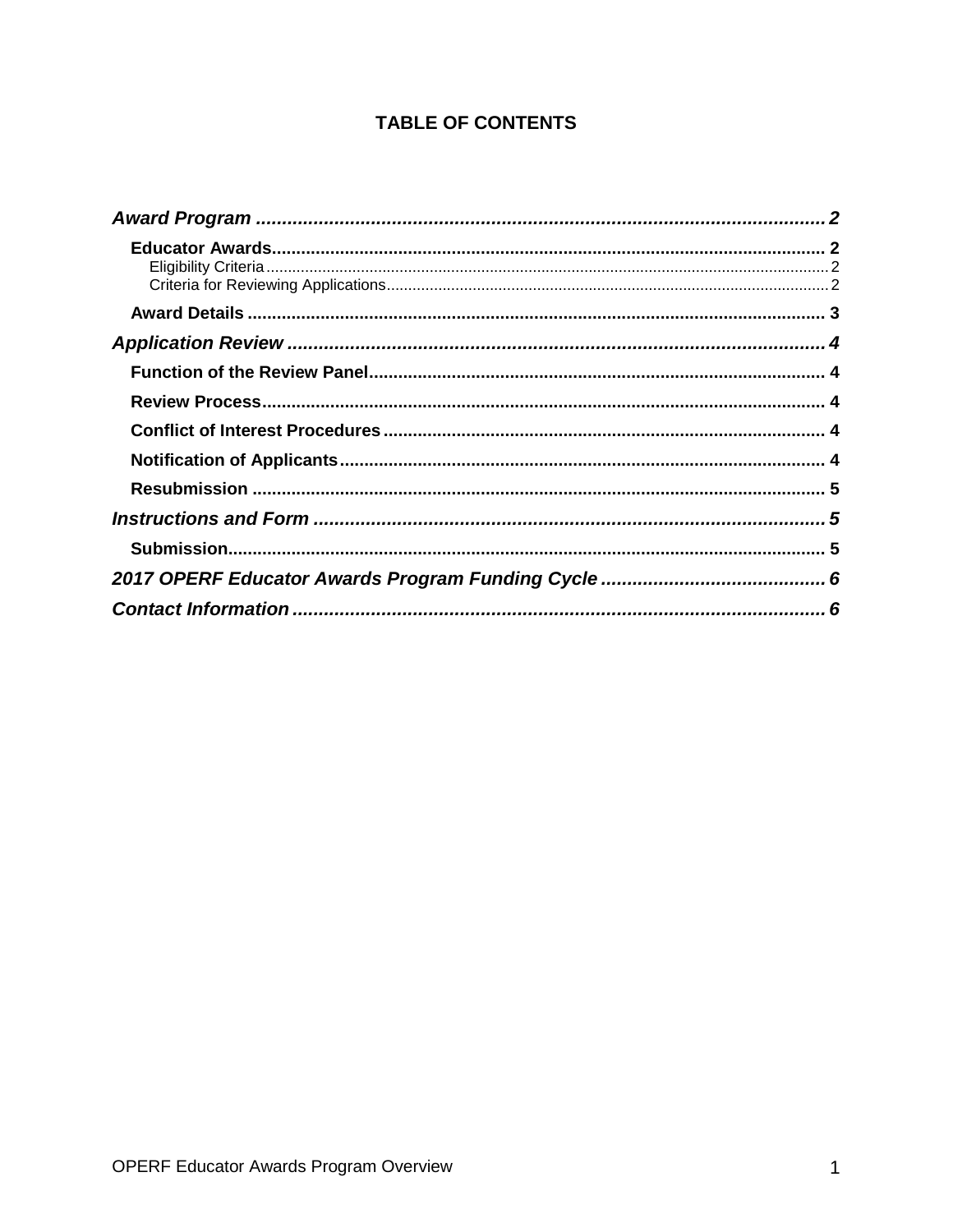# <span id="page-2-0"></span>**Award Program**

The Orthotic and Prosthetic Education and Research Foundation (OPERF) was established in 2008 to serve the entire orthotics and prosthetics (O&P) field. Since its inception, the Foundation has distributed grants, fellowships, and awards to promote and reward orthotics and prosthetics research and education. This awards program is part of the Foundation's commitment to promote education.

#### <span id="page-2-1"></span>*Educator Awards*

The OPERF Educator Awards Program supports O&P educators who currently hold teaching positions at O&P education institutions that are accredited by the Commission on Accreditation of Allied Health Education Programs (CAAHEP) and who are pursuing advanced degrees to improve their skills as O&P instructors. Educator Awards include a \$2,500 cash grant. Selection of Educator Award recipients will be based upon the merit of the educator's submission. Educators are eligible to receive this award no more than two times.

#### <span id="page-2-2"></span>**Eligibility Criteria**

- Employed as a faculty member at a CAAHEP-accredited O&P education program.
- Enrolled in an advanced academic degree program.

#### <span id="page-2-3"></span>**Criteria for Reviewing Applications**

Current Faculty Position:

• Individuals who are graduates of CAAHEP-accredited O&P programs will be given priority.

Degree Program:

- Individuals who are pursuing research-intensive degrees will be given priority.
- Individuals who are enrolled as full-time students will be given priority over parttime students.

Plan of Study and Progress toward Degree:

Applicants must provide academic transcripts\*.

- Number of credits completed.
- Grades.
- Qualifying exam passed.
- Proposal defended.
- Higher priority will be given to applicants who have made demonstrable progress \*Official transcripts are not required. However, if unofficial transcripts, such as those available electronically, are submitted, they must be signed by the applicant's academic advisor or program chair.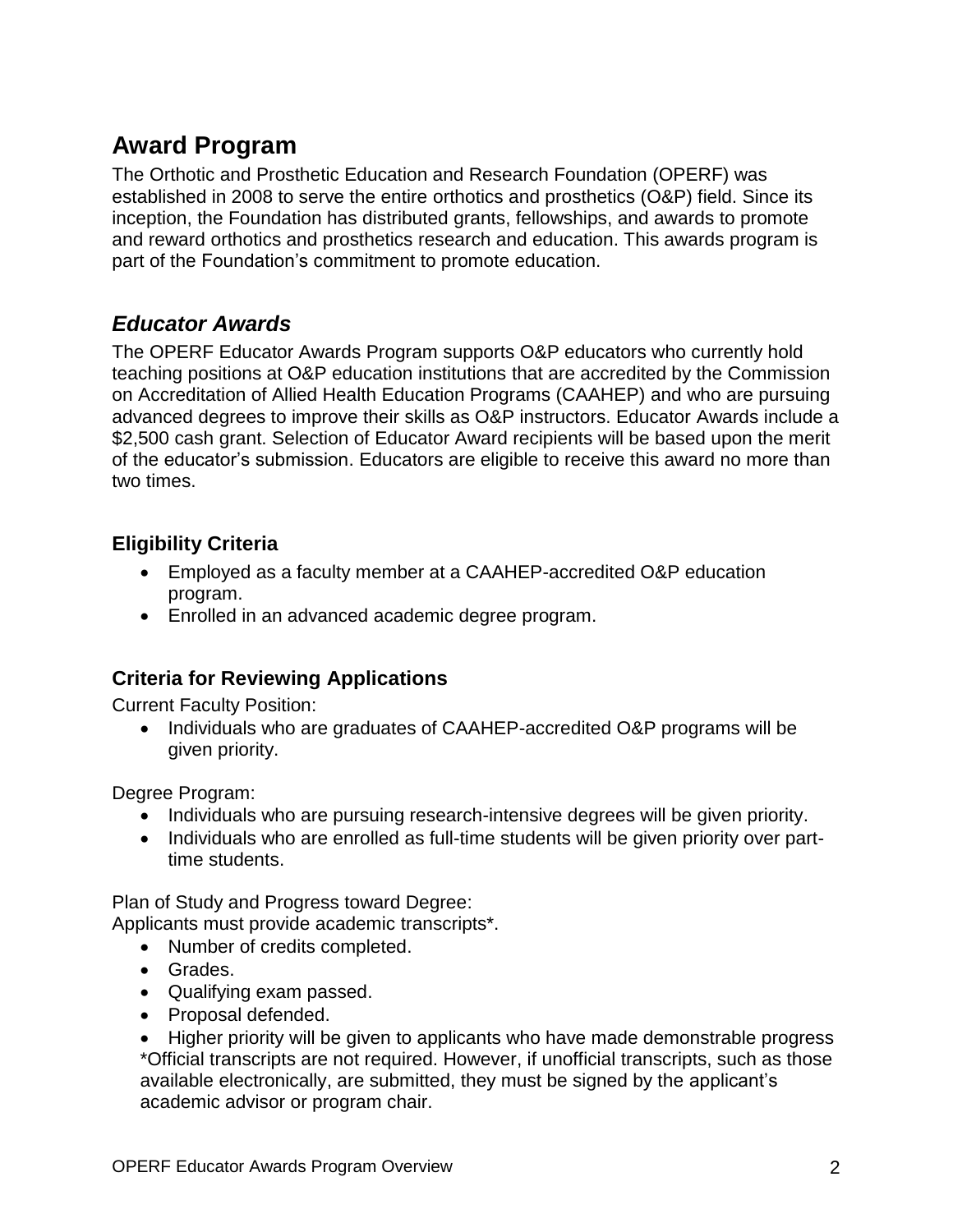Letters of Recommendation:

- Letter from the chair of program by which the applicant is employed. This letter should describe institutional support for the applicant to complete his or her degree.
- Letter from the academic advisor where the applicant is enrolled as a student. This letter should assess the plan of study and the dissertation or thesis proposal (if applicable) as well as the applicant's qualifications for graduate study and potential for academic success.
- Higher priority will be given to applicants who have strong support from the program that employs them.
- Higher priority will be given to applicants who receive strong evaluations from their advisors.

Applicant Statement:

- Describe how the student's academic goals will contribute to excellence as an O&P faculty member.
- Describe how the OPERF Educator Award will assist the student in pursuing his or her academic goals.
- Priority will be given to applicants who clearly describe how the degree will contribute to excellence as an O&P faculty member and how the award will help them pursue the degree.

Applicant CV:

- Priority given for professional presentations.
- Priority given for publications.
- Priority given for funded research.

#### <span id="page-3-0"></span>*Award Details*

- Award funds will be paid directly to the award recipient. All money awarded is considered taxable income.
- Award funds are to be used for direct education expenses, including academic fees/tuition, books, laboratory and material fees, dissertation costs, or other special services (such as computer time or photographic services) directly related to education expenses.
- <span id="page-3-1"></span>• Applicants are eligible to receive the OPERF Educator Award no more than two times.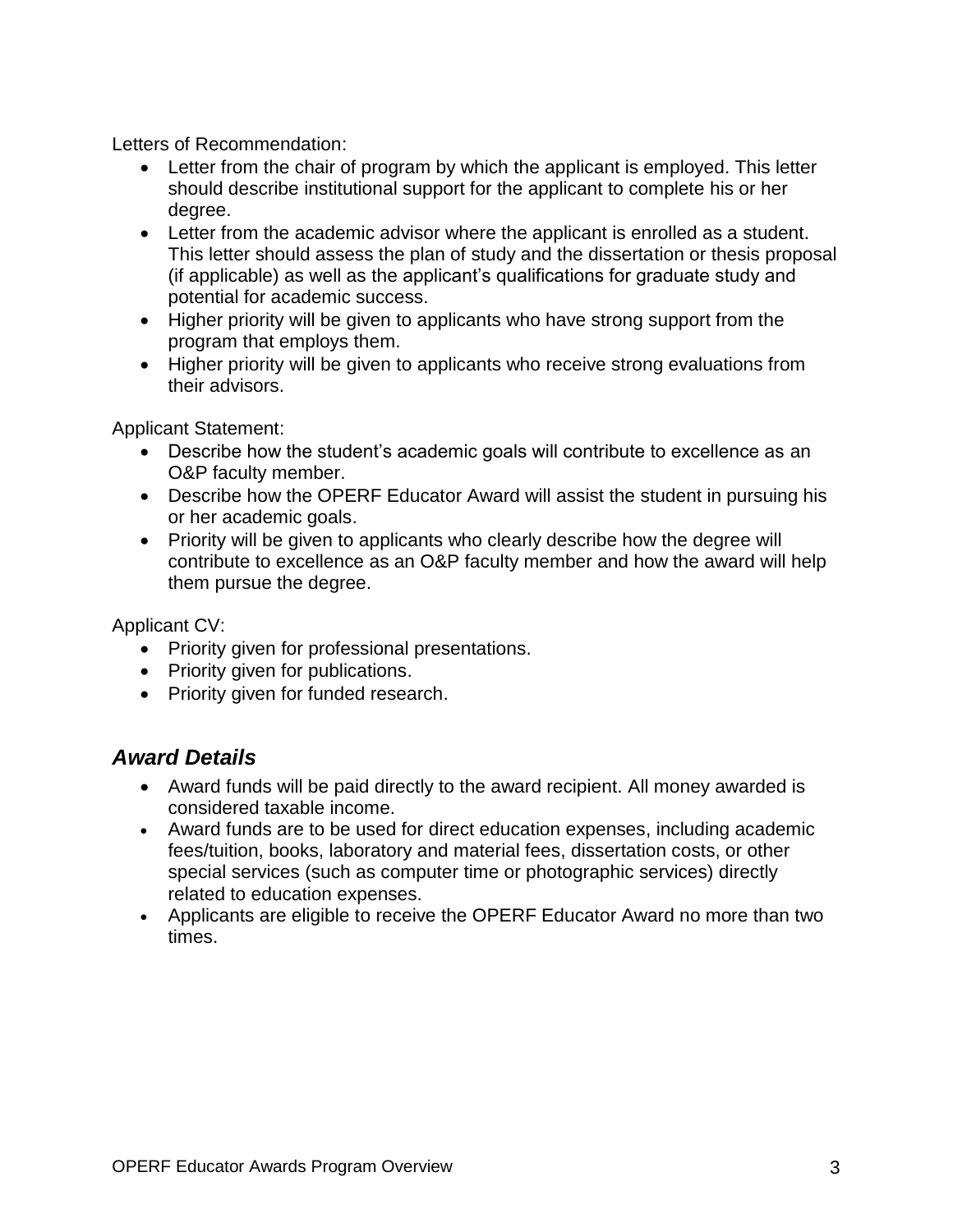## **Application Review**

All OPERF Educator Award applications will be reviewed by a Review Panel comprising OPERF education committee members and ad hoc members as needed. Composition of the panel will be determined by the type and number of award applications. The standing OPERF Education Committee chairperson will serve as the review chairperson.

#### <span id="page-4-0"></span>*Function of the Review Panel*

The function of the Review Panel is to evaluate the applications, including the relevance, merit, and appropriateness of each application.

#### <span id="page-4-1"></span>*Review Process*

All applications will be administratively screened upon receipt for completeness and compliance with award requirements. Incomplete applications may be returned to the applicant without review.

Applications will be assigned to two or more Review Panel members for review. All applicants who meet eligibility criteria will be scored based on the review criteria. Each application will be reviewed by two members of the Review Panel. Applications will be scored from 5.0 (highest priority) to 1.0 (lowest priority) based on the review criteria. Reviewers will present the applicants to the full Review Panel for discussion and final scoring.

#### <span id="page-4-2"></span>*Conflict of Interest Procedures*

Review Panel and OPERF members involved in the Award Program are required to maintain confidentiality regarding all aspects of the award review process and the identity of award applicants. OPERF will strive to review all submissions fairly and without bias. In cases where an award application is submitted by (1) a member of the review panel, (2) a panel member's employee or co-worker, (3) a panel member's student, resident, or protégé, or (4) an individual with any other relationship to a panel member that may constitute a potential conflict of interest, the Review Panel member in question will be recused.

#### <span id="page-4-3"></span>*Notification of Applicants*

All applicants will be notified in writing of the status of their application following review. Notification will include information about how and when funds will be made available. Funds will be payable as a lump sum.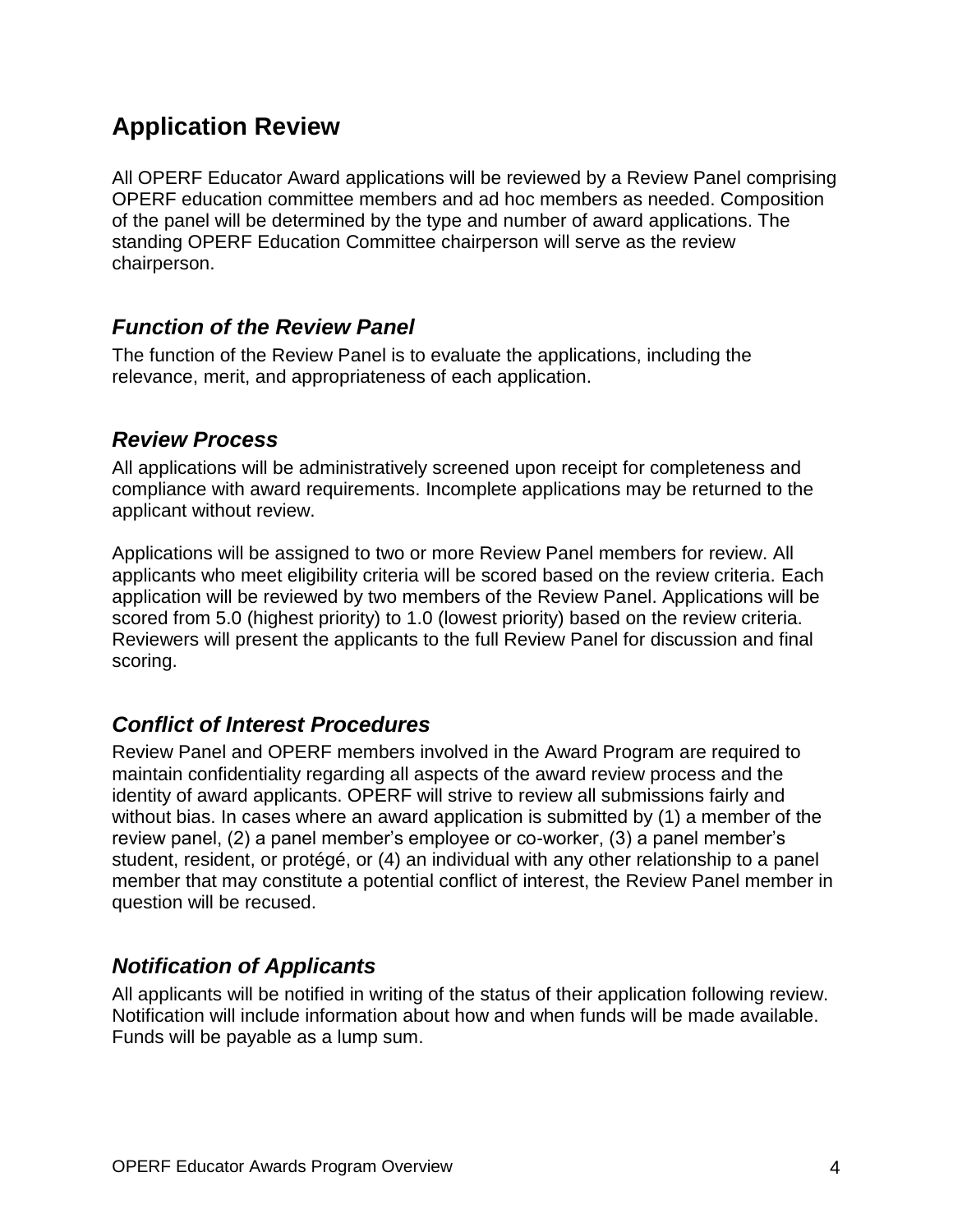#### <span id="page-5-0"></span>*Resubmission*

Applications that do not receive awards may be resubmitted for the next available award cycle provided all award criteria are still met. A maximum of two resubmissions following the original submission will be accepted. The applicant is responsible for resubmitting the application using any updated instructions provided on the OPERF website. A cover letter should indicate that the application is a resubmission and a separate note should likewise indicate any changes made to the application.

### <span id="page-5-1"></span>**Instructions and Form**

Instructions and forms for submission of applications are available on the OPERF website a[t www.OPERF.org.](http://www.operf.org/) Applicants are responsible for ensuring all materials are received by the due date.

#### <span id="page-5-2"></span>*Submission*

Applications may be submitted via email. Applications should be sent to [submissions@operf.org.](mailto:submissions@operf.org?subject=Application%3A%20OPERF%20Educator%20Awards%20Program) The subject of your email should read "OPERF Educator Award."

Applicants are responsible for ensuring all materials are received by OPERF by the due dates listed below.